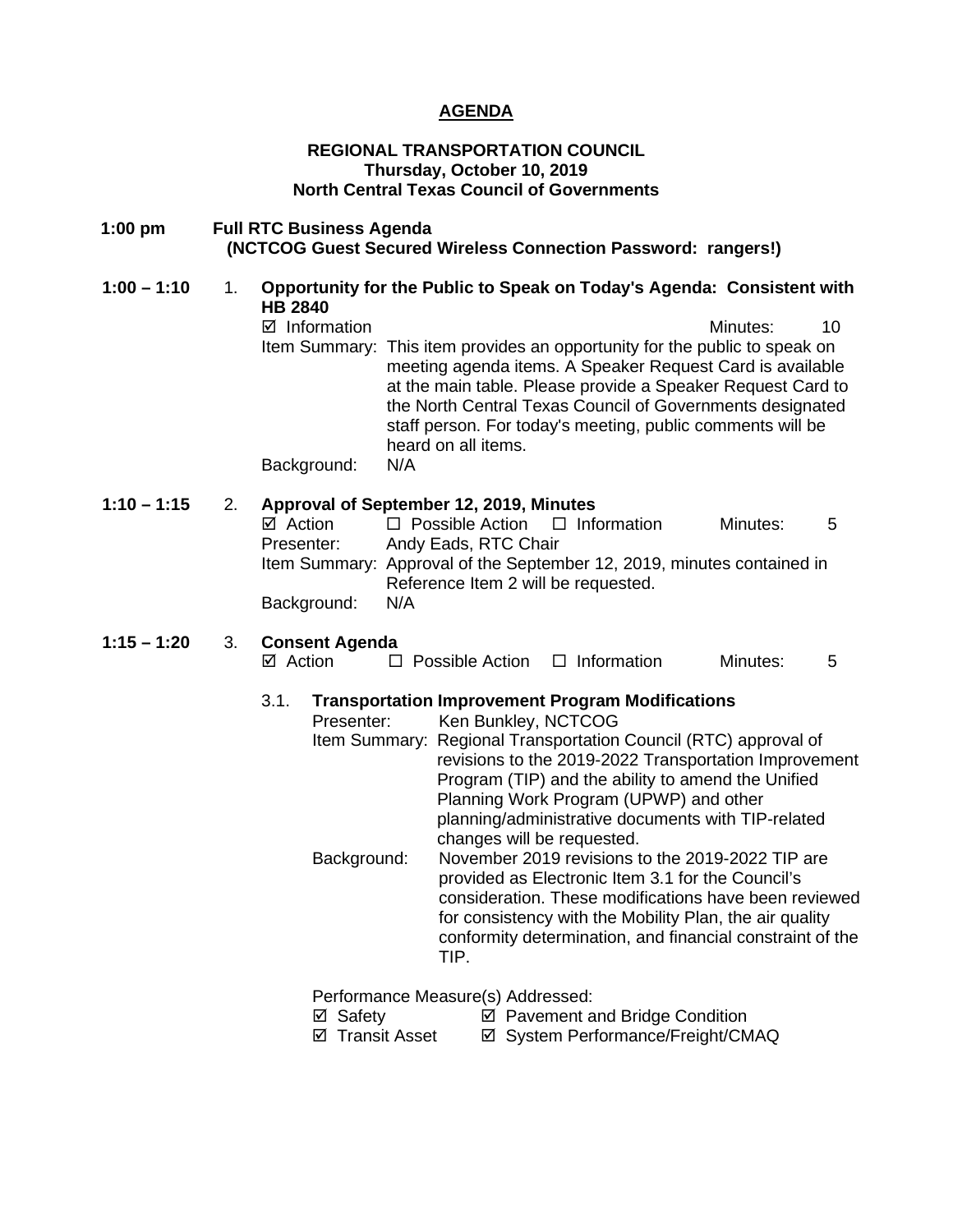### 3.2. **FY2020 and FY2021 Unified Planning Work Program Modifications**

Presenter: Vickie Alexander, NCTCOG Item Summary: Regional Transportation Council (RTC) approval of modifications to the FY2020 and FY2021 Unified Planning Work Program (UPWP) will be requested. Direction for staff to also amend the Transportation Improvement Program and other administrative/planning documents, as appropriate, to reflect the approved modifications will also be sought. Background: The Unified Planning Work Program is required by federal and State transportation planning regulations and provides a summary of the transportation and transportation-related air quality planning tasks to be conducted by Metropolitan Planning Organization staff. The FY2020 and FY2021 UPWP identifies the activities to be carried out between October 1, 2019, and September 30, 2021. Amendments to this document are being proposed to reflect project updates and funding adjustments. The proposed amendments have been posted on the NCTCOG website for public review and comment, and are also included as Electronic Item 3.2.1. Additional information is provided in Electronic Item 3.2.2. Comments received as a result of the public outreach process, if any, will be provided as a handout at the meeting. The Surface Transportation Technical Committee is scheduled to take action on the modifications at its October 4, 2019, meeting.

Performance Measure(s) Addressed:

- $\boxtimes$  Safety  $\Box$  Pavement and Bridge Condition
- □ Transit Asset  $\Box$  System Performance/Freight/CMAQ

# **1:20 – 1:35** 4. **Orientation to Agenda/Director of Transportation Report**

- $\Box$  Possible Action  $\Box$  Information Minutes: 15 Presenter: Michael Morris, NCTCOG
	- 1. Thank You to the City of Irving for Hosting the Regional Transportation Council (RTC) at the Irving Transportation Investment Summit
	- 2. Upcoming Workshops/Subcommittees Approved by the RTC Chair
	- 3. Design Conflicts: Ongoing Conversations on IH 345 and Dallas Area Rapid Transit D2 Line
	- 4. 2018 Safety Performance Report (Electronic Item 4.1)
	- 5. Traffic Incident Management Executive Level Course November 2019 Training Invitation (Electronic Item 4.2)
	- 6. Air Quality Funding Opportunities for Vehicles [\(www.nctcog.org/trans/quality/air/funding-and-resources/fundingvehicle\)](http://www.nctcog.org/trans/quality/air/funding-and-resources/fundingvehicle)
	- 7. Dallas-Fort Worth Clean Cities Events [\(www.dfwcleancities.org/dfw-clean](http://www.dfwcleancities.org/dfw-clean-cities-meetings)[cities-meetings\)](http://www.dfwcleancities.org/dfw-clean-cities-meetings)
	- 8. Status Report on Ozone (Electronic Item 4.3)
	- 9. Environmental Protection Agency Recognition of SmartWay Affiliation [\(www.nctcog.org/smartway\)](http://www.nctcog.org/smartway)
- 10. East/West Equity Update (Electronic Item 4.4)
- 11. 511DFW Fact Sheet (Electronic Item 4.5)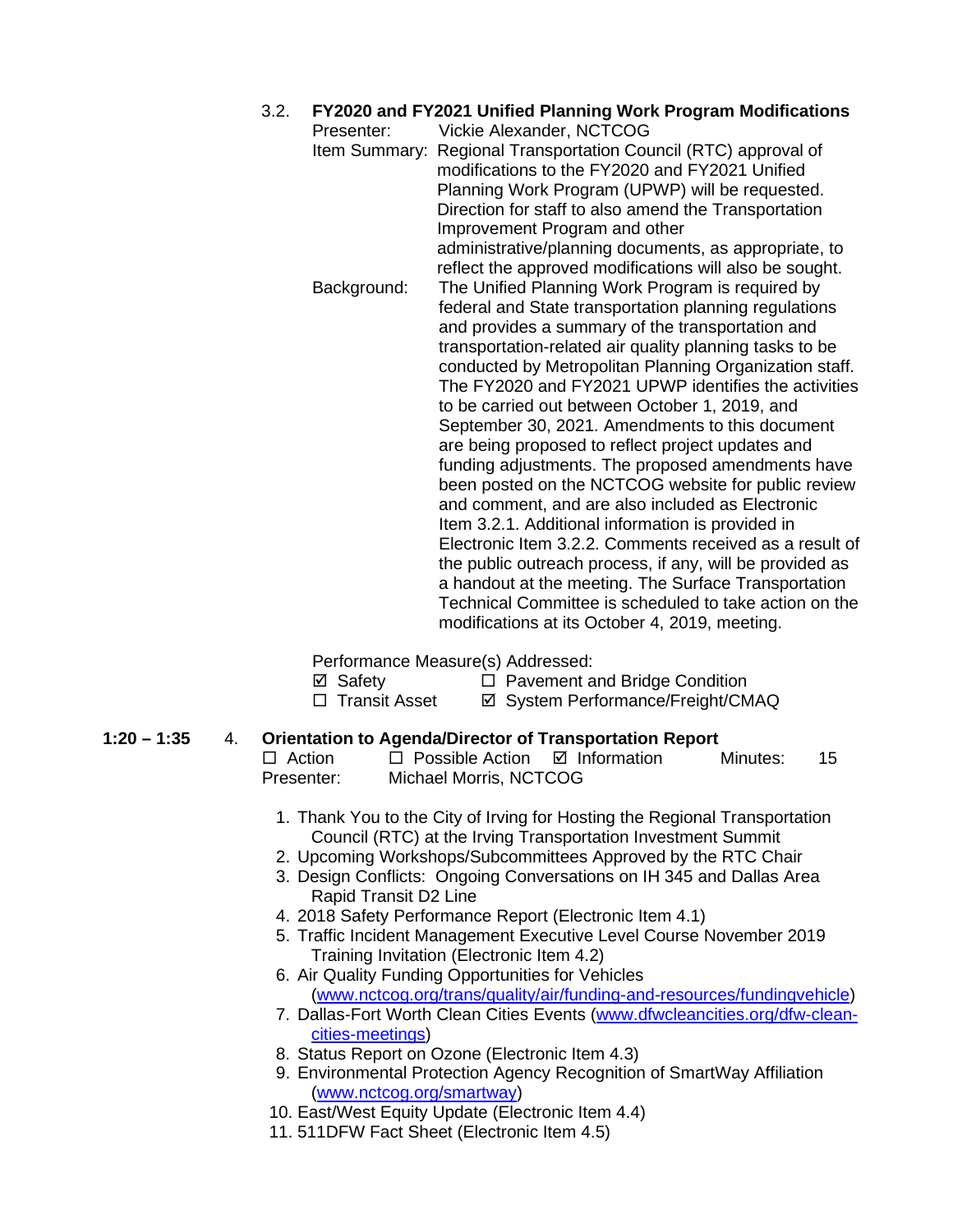- 12. October Public Meeting Notice (Electronic Item 4.6)
- 13. September Online Input Opportunity Minutes (Electronic Item 4.7)
- 14. Public Comments Report (Electronic Item 4.8)
- 15. Recent Correspondence (Electronic Item 4.9)
- 16. Recent News Articles (Electronic Item 4.10)
- 17. Recent Press Releases (Electronic Item 4.11)
- 18. Transportation Partners Progress Reports

### **1:35 – 1:45** 5. **Next Steps with the Texas Department of Transportation**

- $\Box$  Action  $\Box$  Possible Action  $\Box$  Information Minutes: 10 Presenter: Michael Morris, NCTCOG
- Item Summary: Staff will request the Regional Transportation Council (RTC) to reengage the Texas Department of Transportation and the Texas Transportation Commission on innovative transportation funding policies.
- Background: With the completion of this year's Unified Transportation Program (UTP) in August 2019, staff would like to reinitiate previously successful policies that led to an aggressive combination of projects in the Dallas-Fort Worth region. Efforts are underway to develop these policy elements in order to influence project programing for next year's UTP. Such policy items as the importance of partnership, innovative funding, and formula allocation, as well as good government principles to advance tolled managed lanes, will be discussed.

Performance Measure(s) Addressed:

 $\boxtimes$  Safety  $\boxtimes$  Pavement and Bridge Condition

□ Transit Asset  $\Box$  System Performance/Freight/CMAQ

- **1:45 – 1:55** 6. **Regional 10-Year Plan Commitments**   $\Box$  Possible Action  $\Box$  Information Minutes: 10
	- Presenter: Christie Gotti, NCTCOG
	- Item Summary: Staff will brief the Council on the status of funding commitments on several projects in the Regional 10-Year Plan.
	- Background: In the spring of 2019, the Regional Transportation Council (RTC) approved a series of updates to the Regional 10-Year Plan. Among the changes were the temporary removal of funding from a few projects in the region. Some of this funding was moved to other projects temporarily in order to help leverage additional Category 12 funding from the Texas Transportation Commission (TTC). Other funding was removed permanently. Staff will discuss which projects are proposed to be refunded in the next 10-Year Plan update and which are proposed to remain unfunded. Electronic Item 6 provides additional details about this effort. A copy of the draft letter to Commissioner Duncan Webb, approved at the September 2019 RTC meeting, will be distributed at the meeting.

Performance Measure(s) Addressed:

- $\boxtimes$  Safety  $\boxtimes$  Pavement and Bridge Condition
- □ Transit Asset <br>  $\Box$  Transit Asset <br>  $\Box$  System Performance/Freight/CMAQ
-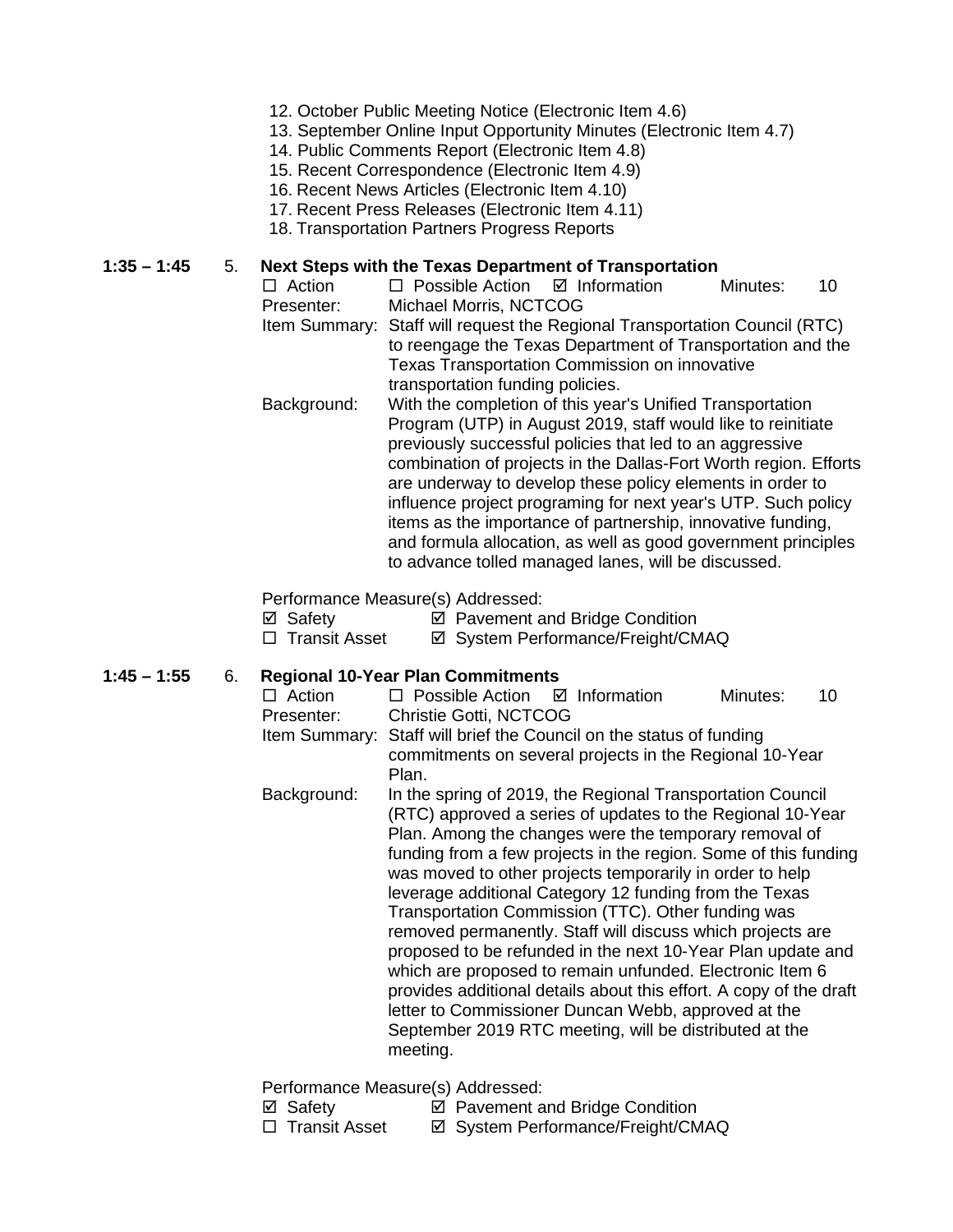### **1:55 – 2:05** 7. **High-Speed Rail Work Plan: Dallas/Arlington/Fort Worth**

| $\Box$ Action | $\Box$ Possible Action $\Box$ Information                                                                                                                                                                                                                                                                                                           |  | Minutes: | 10 |
|---------------|-----------------------------------------------------------------------------------------------------------------------------------------------------------------------------------------------------------------------------------------------------------------------------------------------------------------------------------------------------|--|----------|----|
| Presenters:   | Michael Morris and Sandy Wesch, NCTCOG                                                                                                                                                                                                                                                                                                              |  |          |    |
|               | Item Summary: Staff will present a draft work plan for advancing high-speed<br>rail technology between Dallas, Arlington, and Fort Worth.                                                                                                                                                                                                           |  |          |    |
| Background:   | The Tier 2 environmental document Request for Proposal is<br>anticipated to be sent out for consultant assistance this fall.<br>Staff would like to present the major work tasks to update the<br>environmental work previously conducted by the Texas<br>Department of Transportation. Additional information is<br>provided in Electronic Item 7. |  |          |    |

Performance Measure(s) Addressed:

- $\Box$  Safety  $\Box$  Pavement and Bridge Condition
- $\boxtimes$  **Transit Asset**  $\boxtimes$  System Performance/Freight/CMAQ

### **2:05 – 2:15** 8. **Hyperloop Certification Facility**

 $\Box$  Action  $\Box$  Possible Action  $\Box$  Information Minutes: 10 Presenter: Michael Morris, NCTCOG Item Summary: Staff will present a status report on how the Dallas-Fort Worth region will respond to the anticipated Request for Proposals for a hyperloop certification facility. Background: It is anticipated that Virgin Hyperloop One will request a partnership with a local entity to build a certification facility for the new hyperloop technology. Staff will engage the Greater Dallas Chamber to address non-certification requirements and the Regional Transportation Council will retain the presentation of potential certification track locations. Staff will also transmit a call for candidate locations to governmental entities within the Dallas-Fort Worth region.

### Performance Measure(s) Addressed:

- $\Box$  Safety  $\Box$  Pavement and Bridge Condition
- ⊠ Transit Asset **I** System Performance/Freight/CMAQ

### **2:15 – 2:25** 9. **Volkswagen Settlement Update and New Call for Projects**

| $\Box$ Action | $\Box$ Possible Action $\Box$ Information                      |  |  | Minutes: | 10 |  |
|---------------|----------------------------------------------------------------|--|--|----------|----|--|
| Presenter:    | Lori Clark, NCTCOG                                             |  |  |          |    |  |
| Item Summary: | Staff will present an overview of the Texas Volkswagen         |  |  |          |    |  |
|               | Environmental Mitigation Program funding distribution to date. |  |  |          |    |  |
| Background:   | The Texas Commission on Environmental Quality was              |  |  |          |    |  |
|               | designated by the Governor as the lead agency for              |  |  |          |    |  |
|               | administration of Texas' share of funds under the              |  |  |          |    |  |
|               | Environmental Mitigation Trust, which is approximately         |  |  |          |    |  |
|               | \$209 million. The Dallas-Fort Worth area was allocated        |  |  |          |    |  |
|               | \$33,385,160, of which \$11,684,806 was reserved for bus       |  |  |          |    |  |
|               | projects and \$8,346,290 will be allocated to refuse haulers.  |  |  |          |    |  |
|               | Electronic Item 9 provides an overview of the trust and a      |  |  |          |    |  |
|               | status update of the funding rounds thus far.                  |  |  |          |    |  |
|               |                                                                |  |  |          |    |  |
|               |                                                                |  |  |          |    |  |

### Performance Measure(s) Addressed:

- $\Box$  Safety  $\Box$  Pavement and Bridge Condition
- □ Transit Asset  $\Box$  System Performance/Freight/CMAQ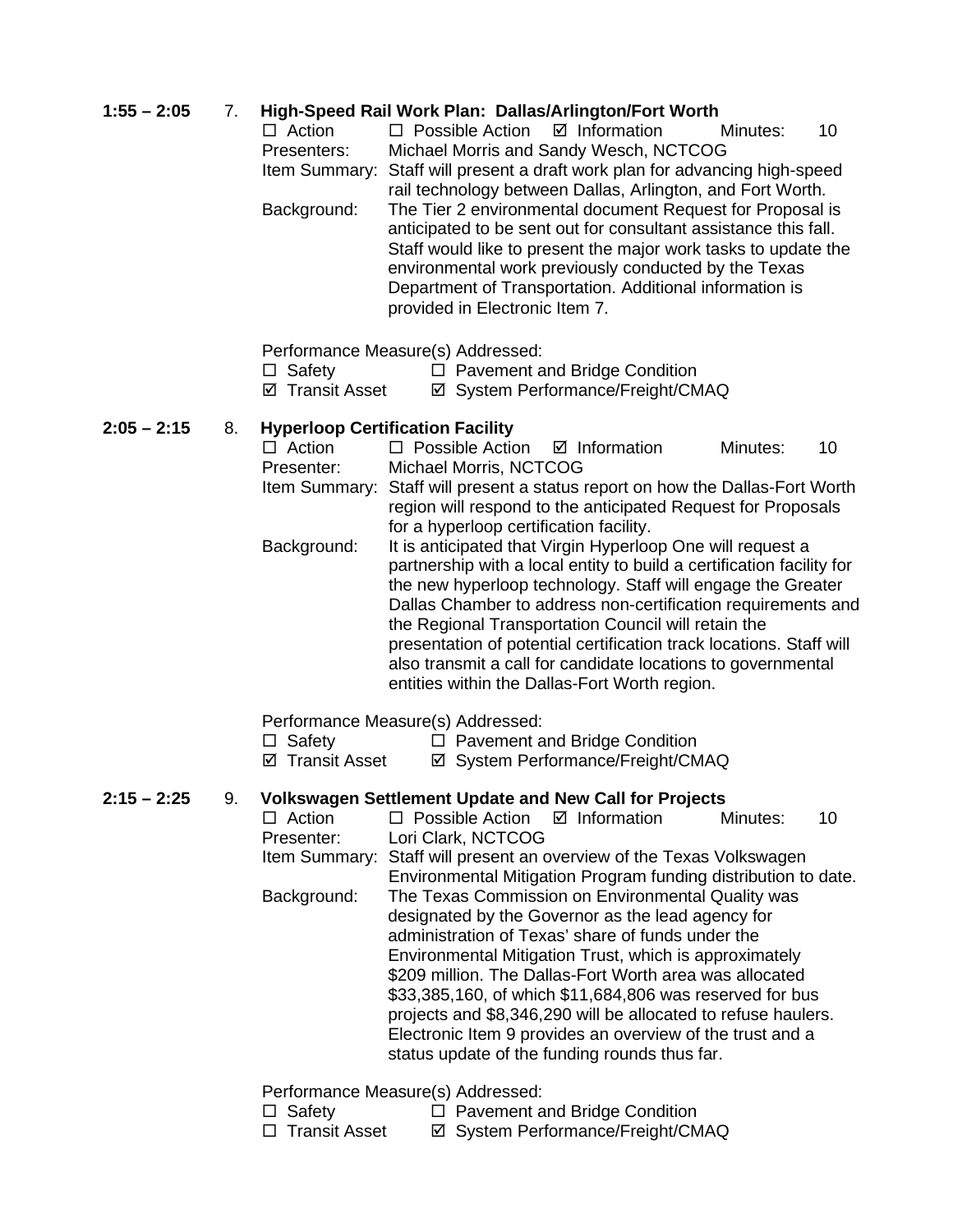### **2:25 – 2:35** 10. **Transportation 101**

| Action        | $\Box$ Possible Action $\Box$ Information                                                                          |  | Minutes: | 10 |  |  |  |
|---------------|--------------------------------------------------------------------------------------------------------------------|--|----------|----|--|--|--|
| Presenters:   | Andy Eads, RTC Chair and Amanda Wilson, NCTCOG                                                                     |  |          |    |  |  |  |
| Item Summary: | Regional Transportation Council (RTC) Chair Andy Eads will                                                         |  |          |    |  |  |  |
|               | provide an overview of a public education campaign                                                                 |  |          |    |  |  |  |
|               | requested for the North Central Texas Council of                                                                   |  |          |    |  |  |  |
|               | Governments (NCTCOG) staff to prepare.                                                                             |  |          |    |  |  |  |
| Background:   | A request has been made for NCTCOG staff to develop a<br>Transportation 101 public education campaign. Previously, |  |          |    |  |  |  |
|               |                                                                                                                    |  |          |    |  |  |  |
|               | education campaigns have been developed on TEXpress                                                                |  |          |    |  |  |  |
|               | Lanes and Funding 101. Elements of these prior efforts will be                                                     |  |          |    |  |  |  |
|               | used. Additional presentation materials, brochures, and videos                                                     |  |          |    |  |  |  |
|               | may be developed. An ongoing effort to develop an enhanced                                                         |  |          |    |  |  |  |
|               | community engagement program that pairs education with                                                             |  |          |    |  |  |  |
|               | seeking public comments earlier in the planning process, as                                                        |  |          |    |  |  |  |
|               | outlined in the Public Participation Plan, will be expedited as                                                    |  |          |    |  |  |  |
|               | part of the Transportation 101 campaign. Elements will be                                                          |  |          |    |  |  |  |
|               | available to RTC and Surface Transportation Technical                                                              |  |          |    |  |  |  |
|               | Committee members to use within their communities, as well                                                         |  |          |    |  |  |  |
|               | as NCTCOG staff.                                                                                                   |  |          |    |  |  |  |

Performance Measure(s) Addressed:

- ⊠ Safety <br>  $\Box$  Pavement and Bridge Condition<br>  $\Box$  Transit Asset ⊠ System Performance/Freight/CM
- ⊠ System Performance/Freight/CMAQ

### **2:35 – 2:45** 11. **AirCheckTexas Funding**

| $\Box$ Action                                                                                                                            | $\Box$ Possible Action $\Box$ Information                                                                                                                                             |                                                                                                                                                                                                                                                                                                                                                                                                                                                                                                     | Minutes: | 10 |  |  |
|------------------------------------------------------------------------------------------------------------------------------------------|---------------------------------------------------------------------------------------------------------------------------------------------------------------------------------------|-----------------------------------------------------------------------------------------------------------------------------------------------------------------------------------------------------------------------------------------------------------------------------------------------------------------------------------------------------------------------------------------------------------------------------------------------------------------------------------------------------|----------|----|--|--|
| Presenter:                                                                                                                               | Chris Klaus, NCTCOG                                                                                                                                                                   |                                                                                                                                                                                                                                                                                                                                                                                                                                                                                                     |          |    |  |  |
|                                                                                                                                          | Item Summary: Regarding locally generated funds from the AirCheckTexas<br>Program, staff will highlight further communication<br>recommended to the Texas Commission on Environmental |                                                                                                                                                                                                                                                                                                                                                                                                                                                                                                     |          |    |  |  |
|                                                                                                                                          | Quality (TCEQ).                                                                                                                                                                       |                                                                                                                                                                                                                                                                                                                                                                                                                                                                                                     |          |    |  |  |
| Background:                                                                                                                              | Account 151.                                                                                                                                                                          | On August 14, 2019, the TCEQ responded to the Regional<br>Transportation Council's (RTC) request that locally generated<br>interest and rebate funds remain in the region for further<br>emission reductions. The response is provided in Electronic<br>Item 11.1. As specified in intergovernmental contracts<br>amongst the TCEQ and the participating counties, funds<br>generated through use of grant funding are treated as grant<br>funds. Unexpended grant funding goes back into Clean Air |          |    |  |  |
| Electronic Item 11.2 is a draft letter to the TCEQ requesting its<br>continued review of all options. Staff will bring this item back at |                                                                                                                                                                                       |                                                                                                                                                                                                                                                                                                                                                                                                                                                                                                     |          |    |  |  |

the November 10, 2019, meeting for RTC consideration. Electronic Item 11.3 provides additional details.

Performance Measure(s) Addressed:<br>□ Safety □ Pavement a

- □ Safety □ Pavement and Bridge Condition<br>□ Transit Asset □ Svstem Performance/Freight/CM
	- **Ø System Performance/Freight/CMAQ**